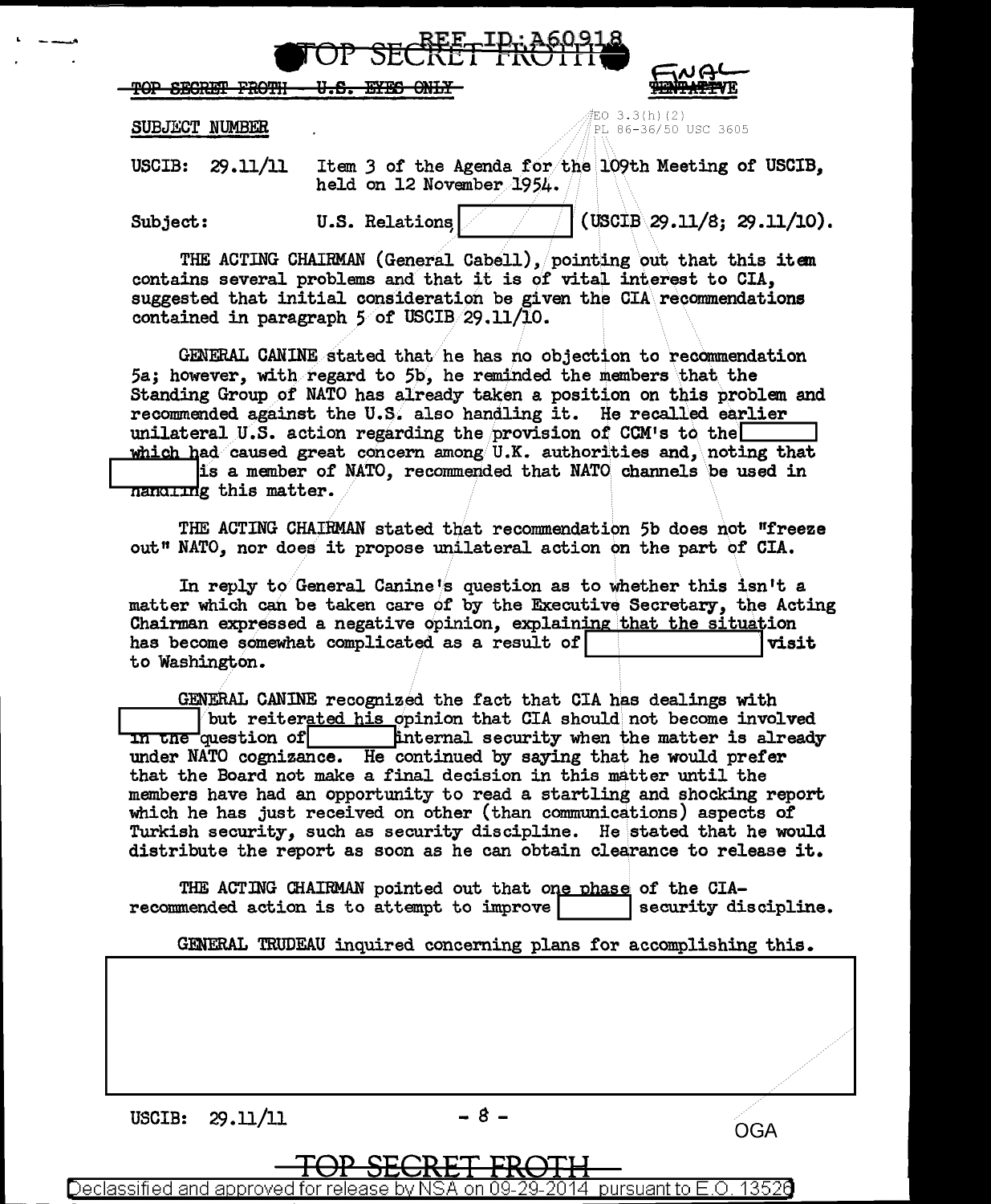

## TOP SECRET FROTH -  $U.S.$  EYES ONLY  $\longrightarrow$

*<sup>i</sup>*PL 86-36/50 USC 3605

USCIB: 29.11/11

GENERAL CANINE said that it appears to him that we could not take such action without first going to the British and NATO.

THE ACTING CHAIRMAN explained that it is not intended to act prior to discussions with the British. Pointing out that the main objection to proceeding through NATO (SECAN) channels is that this method is too time-consuming, he suggested that the British be made aware of this fact and be asked to concur in a direct approach.

GENERAL CANINE said that he thought NATO could do something about this problem promptly if they wanted to, and, stating his belief that the British consider this a NATO problem, he suggested that we first determine whether NATO proposes to do anything about it.

GENERAL TRUDEAU asked what would have to be given to the | |in the way of equipment.

MR. ROWLETT replied that nothing specific would be proposed at this time, it being a problem which would have to be worked out with interested agencies. He/intimated that general use of one-time pads would probably be preferred, but that it would be necessary to be prepared for a  $\sqrt{\text{query}}$  on how we make the pads. query on how we make the pads.

GENERAL CANINF said that he would "object violently" to any disclosure of our methodology in making one-time tapes or one-time pads.

ADMIRAL ESPE/asked why SECAN couldn't handle this problem.

THE ACTING/CHAIRMAN replied that we have a peculiar opportunity with the  $\begin{bmatrix} a & b \end{bmatrix}$  at the present - a chance to accomplish a great deal in a short time. He said that seizing this opportunity would result in much quicker action than would result from becoming involved in the SECAN mechanism.

On the subject of one-time tape production Mr. Rowlett noted that there are two one-time pad machines on the market, one called HAZARDO and the other a Hagelin machine, resembling a slot machine in appearance.

GENERAL CANINE commented that the slowness of operation of the HAZARDO would make it necessary to have several rooms full of them to produce pads in any appreciable amount. He then reiterated his suggestion that all members read the report he mentioned earlier before making a decision, and enquired as to the urgency of the matter from CIA's viewpoint.

 $USCIB: 29.11/11$  - 9 -

## TOP SECRET FROTH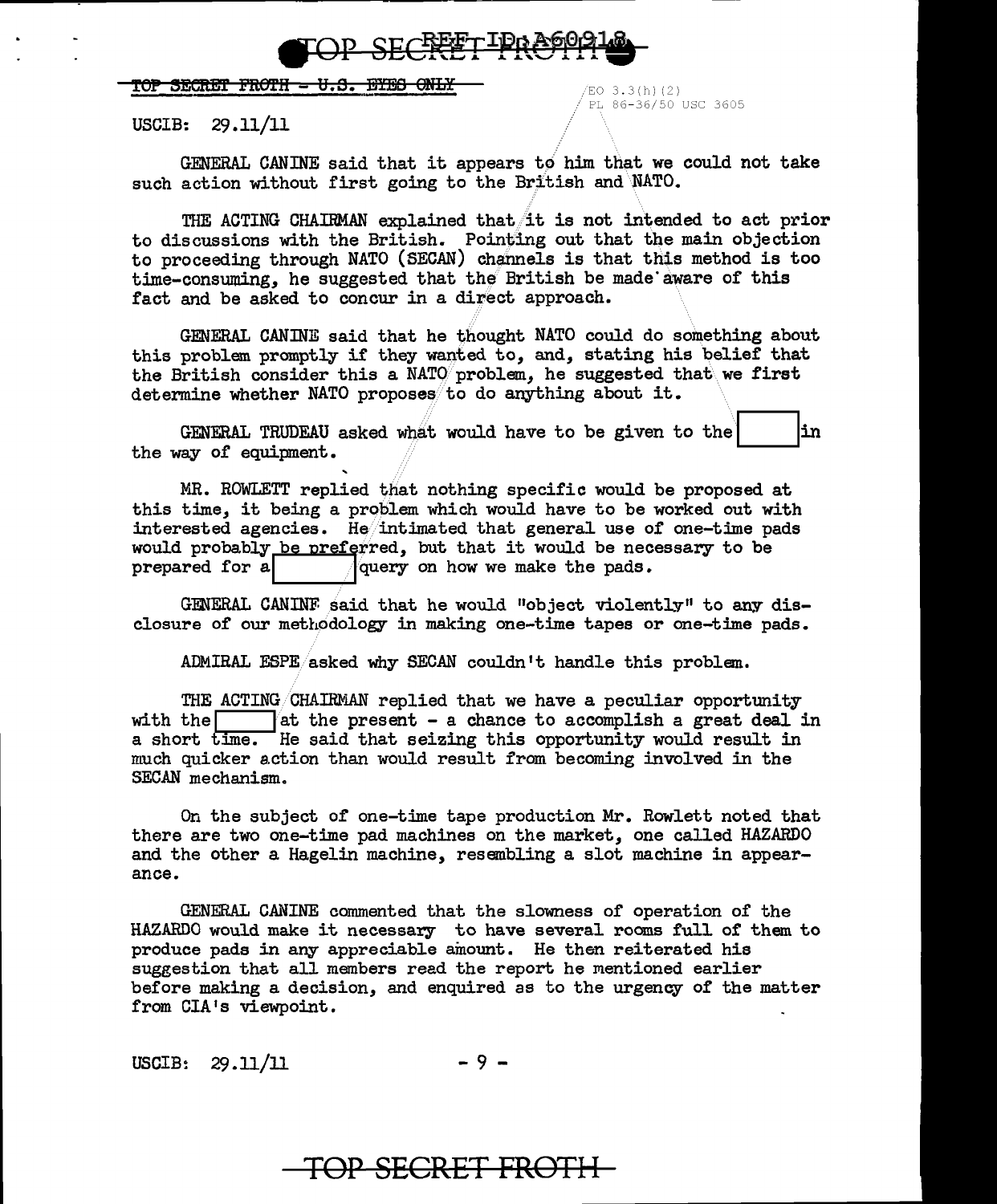

## TOP <del>SECRAT FROTH - U.S. EYES ONLY</del>

USCIB: 29 .11/11

THE ACTING CHAIRMAN replied that the only need for immediate guidance arises out orl !current visit here, which is to be followed by a visit to London.

MR. ROWLETT added that some urgency is also occasioned because other plans are dependent upon action in this case.

The members then discussed further the possibility of handing the matter with the British through SECAN. The great length of' time required to handle the French problem in this manner was brought out; however, GENERAL CANINE expressed his opinion that our own Board was largely responsible for most of the delay. He said that he thought it would be possible to obtain much quicker action in this case.

THE ACTING CHAIRMAN explained that there has been a tug-of-war<br>between a that we presently dealings and that we presently have a definite advantage which we could press by acting alone.

GENERAL ERSKINE said that he thought we would stand to lose more than gain by encouraging the  $\vert$  to violate established NATO procedure.

In reply to a question by General Erskine, MR. ROWLETT stated that the question of improvement of has not been raised by Turkmen.

THE ACTING CHAIRMAN asked if anyone would object to CIA's asking Turkmen if he has checked his communications security, and recommend to him that if he does and finds improvement needed that he go to  $SECAN$ , through which channel we will be able to give him assistance.

There were no objections to this action being taken while Turkmen is here.

The members then proceeded to consider the draft message for GCHQ on this subject (enclosure with USCIB 29.11/9) along with recommendations made by the CIA member. As a result of this consideration it was agreed that the following message would be sent by the Director, NSA to the Director, GCHQ:

PARA 1 PD USCIB BELIEVES GMM AS YOU PROPOSE CMM THAT IT IS HIGHLY DESIRABLE TO DEVELOP AND ESTABLISH A COMMON AGREED UKUSA

**TOP SECRET FROTH** 

EO 3.3(h)(2) PL 86-36/50 USC 3605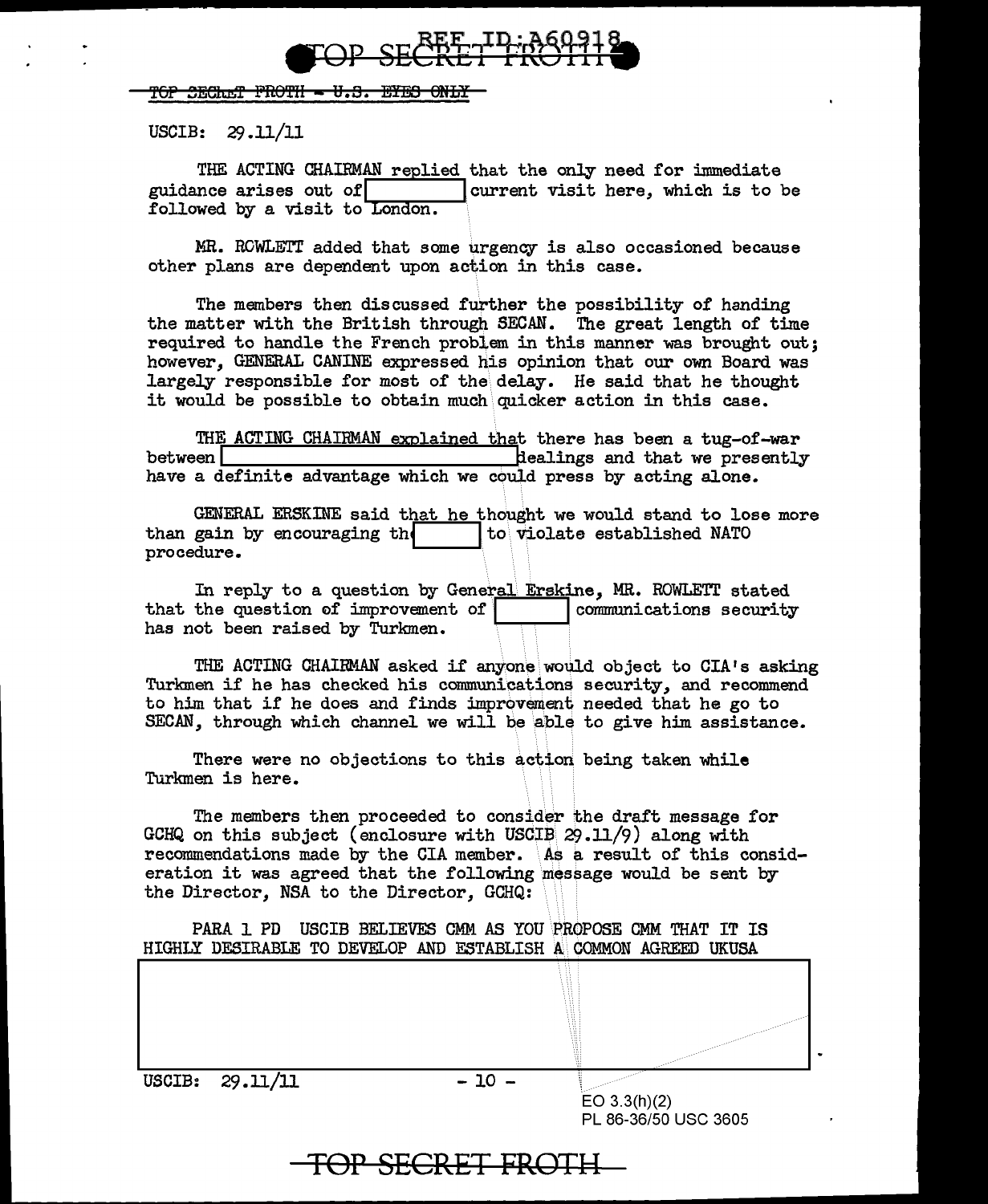

EO 3.3(h)(2) Pt 86-36/50 USC 3605

TOP SECRET FROTH - U.S. EYES ONLY

USCIB: 29.11/11

PARA 2 PD RE PARA 5A CMM DGC SLANT 4916 CMM COMINT END PRODUCT PD SINCE THE US DID NOT OFFER

PARA *3* PD RE PARA 5C CMM DGC SLANT 4916 CMM CRYPTANALYTIC TRAINING PD IT IS THE VIEW OF USCIB THAT BEFORE CRYPTANALYTIC TRAINING IS PROMISED CMM THE TWO BOARDS SHOULD AGREE UPON THE DETAILS OF THE COURSES TO BE CONDUCTED AND THE TRAINING MATERIALS TO BE PROVIDED PD US IS DRAFTING A PROSPECTUS OF SUCH TRAINING WHICH WILL BE PRESENTED  $\overline{TO}$ LSIB IN NEAR FUTURE PD IT IS THEREFORE RECOMMENDED THAT A PROMISE OF CRYPTANALYTIC TRAINING BE HELD IN ABEYANCE UNTIL THE BOARDS HAVE AGREED ON THIS MATTER PD

PARA 4 PD WE AGREE TO ADVISING | | TO APPLY TO SECAN FOR CRYPTOGRAPHIC ASSISTANCE CMM AS YOU PROPOSE IN PARA 5B OF DGC SLANT 4916 CMM ESPECIALLY SINCE THE NATO COUNCIL HAS DISTRIBUTED A STANDING GROUP MEMORANDUM PAREN SGC 620 DASH 54 PAREN TO MEMBER NATIONS ON THE SECURITY OF NATIONAL COMMUNICATIONS AND HAS ISSUED AN IMPLEMENTING MEMORANDUM PAREN NATO TOP SECRET C DASH M PAREN 54 PAREN 78 PAREN REQUESTING MEMBER NATIONS TO APPLY TO SECAN FOR ADVICE AND ASSISTANCE ON TECHNICAL MATTERS PD

PARA *5* PD GEN CANINE WILL DISCUSS ABOVE WITH YOU

USCIB:  $29.11/11$  - 11 -

## **TOP SECRET FROTH**